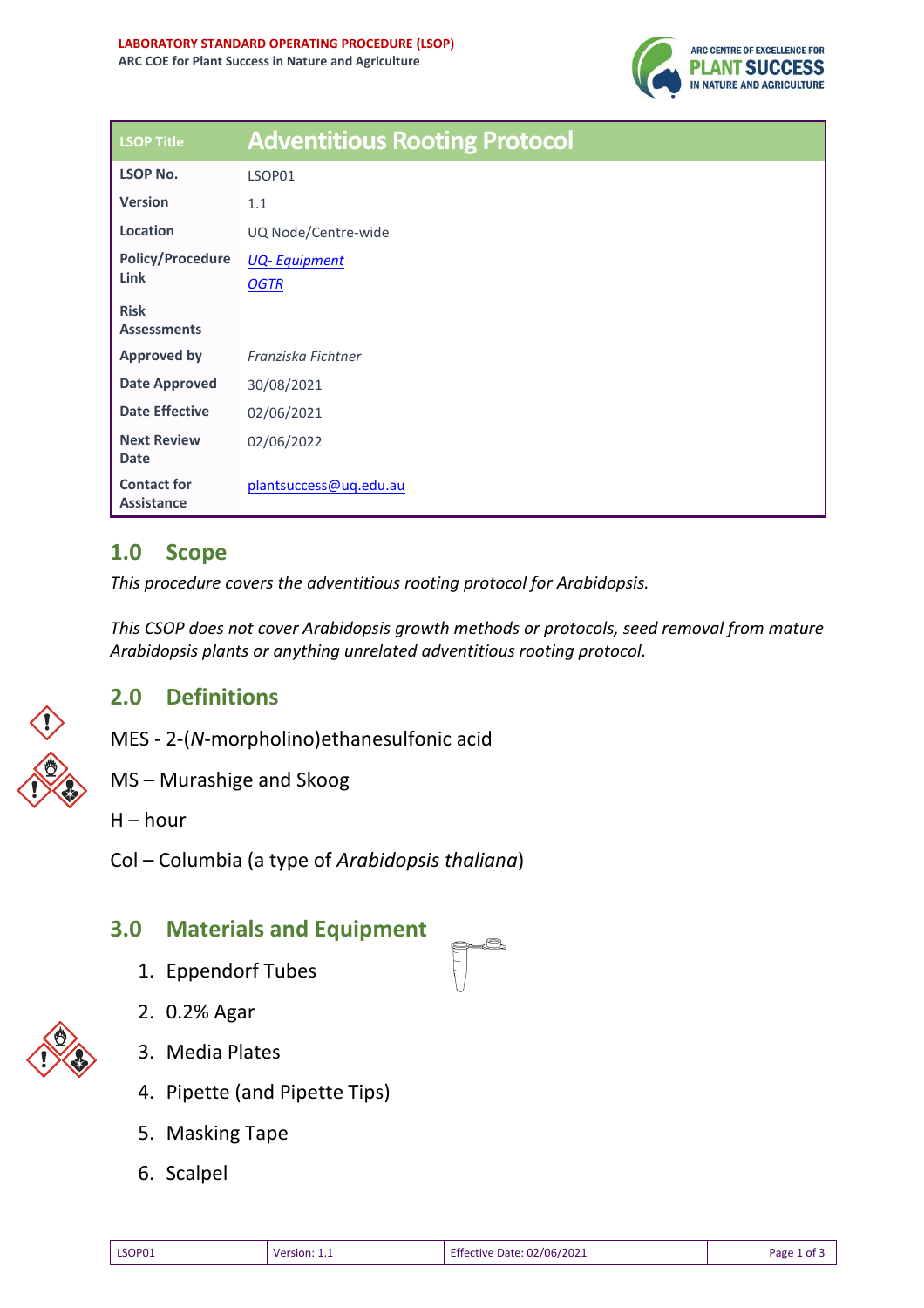- 7. Black Trays
- 8. Paper Towel
- 9. Alfoil
- 10. Laminar Flow
- 11. Growth Cabinets
- 12. Dissecting Microscope

### **4.0 Prescribed Actions**

1. Prepare media (10 g/L agar, 5 g/L sucrose (may vary), 1.15 g/L MS, 0.5 g/L MES) and autoclave

#### Inside laminar flow:

- 2. Add any required hormones/treatments to media prior to pouring into square plates. Allow media to set.
- 3. Surface sterilize Arabidopsis seeds in Eppendorf tubes (labelled with pencil; see [LSOP05\)](file://///nas02.storage.uq.edu.au/Volumes/SCI/BIOL/Research/Beveridge/Hannah/Completed%20SOPs/CSOP05%20-%20Arabidopsis%20Seed%20Surface%20Sterilisation%20Final.docx)
- 4. Add 0.2% agar (sterile; autoclaved; see [LSOP05](file://///nas02.storage.uq.edu.au/Volumes/SCI/BIOL/Research/Beveridge/Hannah/Completed%20SOPs/CSOP05%20-%20Arabidopsis%20Seed%20Surface%20Sterilisation%20Final.docx) appendix) to Arabidopsis seeds in Eppendorf tubes
- 5. Plate seeds using 1 mL pipette with blue tips (or clear filter tips) onto plates as one row of  $\sim$  15 seeds, approximately 3.5cm from the top of the plate (use a guide)
- 6. Place all plates in a stack, and place masking tape along two sides across all plates
- 7. Put trays in  $4^{\circ}$ C for 3 days

### Outside Laminar Flow (at lab bench)

- 1. Between each plate, slit the tape with a scalpel such that plates are no longer connected to each other. Randomize plates, and place spacer plates between each plate.
- 2. Line base of big black trays with white paper towel. Place spaced plates in each black tray. Tilt plates slightly (use a pipette tip at base of end plate of each row).